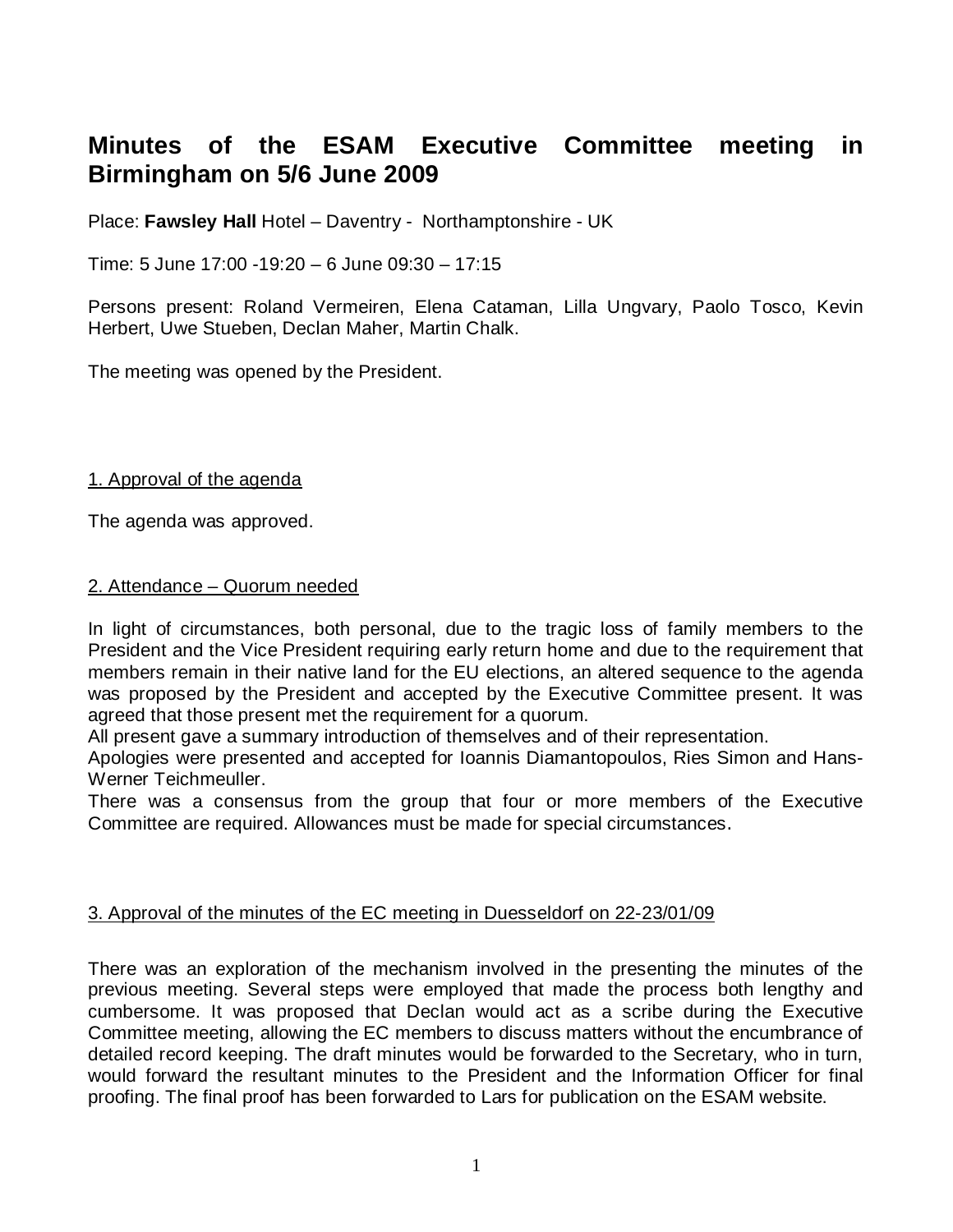The minutes of the Duesseldorf meeting were approved. Roland pointed out that the minutes should be forwarded to Cologne for registration of the new Executive Committee. The minutes were signed by the President and handed to Paolo for safe-keeping on behalf of Hans Werner

# 4. Membership status

The President welcomed the interaction between the European Cockpit Association and ESAM. There was common agreement about the need for expert governance in the area of Air Ops and not simply the employment of a political stance.

Georgia and IFALPA have made a formal application for membership of ESAM. Paolo gave a summary of both Association. Georgia and IFALPA application was accepted unanimously according to our Statutes, Article F.3. and will receive by Paolo formal acceptance mail.

A broad discussion followed regarding the status if the Cypriot Association and that of the Swiss, UNEL and the Association of European Airlines. Members of the Executive Committee will explore the applications over the summer months with a plan to have concrete proposals in place by the next Executive Committee meeting.

Austria has been unanimously accepted as a regular member and received the pertinent communication according to our Statutes, Article F.3. Paolo pointed out that the Excel Membership Tables are regularly updated. Interest has been expressed by China and India in joining as associated members. It was agreed that they be invited to attend the General Assembly in Milan.

# 5. Budget

A request for expenses was submitted by Hans Pongratz to cover the costs of his travel to the ASMA meeting. The proposal was accepted.

A discussion followed regarding the invoicing of member associations. The discussion evolved into a brain-storming session dealing with many possible revenue collection systems Various models were explored. It was accepted that ESAM requires some €65,000 p.a. to function effectively. Kevin agreed to develop a number of models of subscription along with preliminary impact assessments for each model. It was proposed that Paolo would forward these models and impact assessments to each member association in advance of the 2009 GA. Responses would be welcomed and considered. The resultant subscription proposals will then be voted upon at the General Assembly. The fees for membership of ESAM for 2009 will continue to be based in the 2008 subscriptions. Hans-Werner will communicate to Lars Deutsche Bank account details, for publishing on ESAM website. Fees are payable by the 1<sup>st</sup> July 2009. Roland wished Hans Werner a speedy and full recovery. Paolo agreed to assist Hans Werner in areas where he requests pro temps.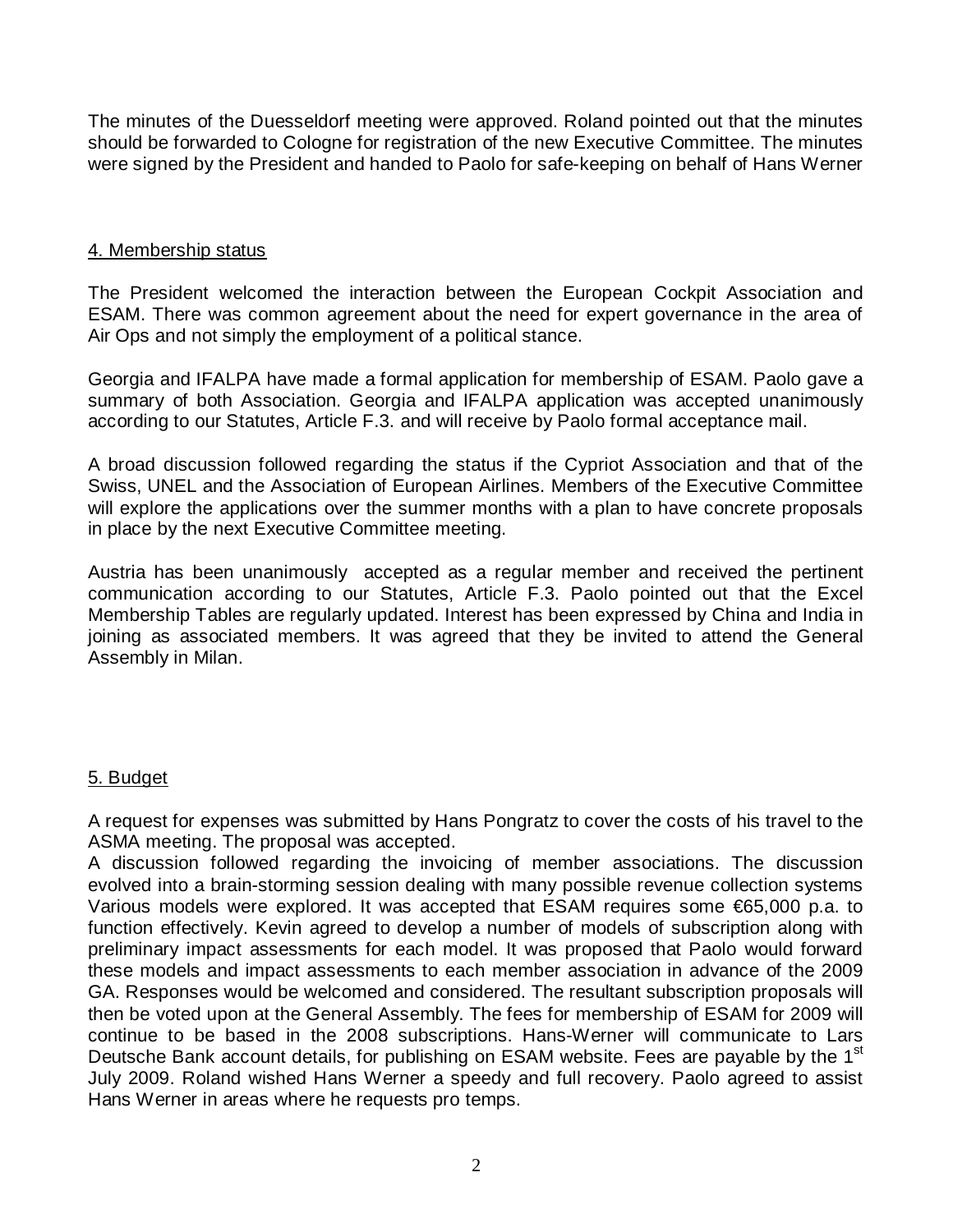# 6.ESSI Partecipation

Uwe presented his report on his recent attendance at the ESSI meeting. He expressed reservations about the value of his participation in ESSI. There followed a brief discussion regarding the role of the ESSI and the pros and cons of ESAM's participation. Concerns were expressed at the absence of ESAM at the SSSC. Members present felt that ESAM can represent the professional medical viewpoint. It is hoped that with the backing of pilots and the observation of ESAM's involvement at the ESSI would assist in ESAM's successful application to the SSSC. Uwe said that he would continue to attend the ESSI for the remainder of 2009. He offered the position to Uwe Beiderwellen thereafter. The president said that he will discuss the position of the ESSI status with Anthony and Lars

# 7. EASA: NPA review

Roland presented a broad outline regarding the time line and the modus operandi of the EASA Review Group.

A discussion followed about the concerns and the limitations of the provisions allocated to the Review Group, highlighting the limited time allocated i.e. the process being limited by the Basic Regulation which governs the operation of EASA. The absence of translation facilities was another area of concern. JAA had established the basic requirements and it was expressed that modernisation and modification of the existing JAR was what was required rather than a "re-invention of the wheel".

Despite the fact that the LPL already exists by virtue of the Basic Regulation and will be enacted, it was felt that a combination of the JAR and Best Practice represented the basis for rules and standards that would be consistent with the goals of ICAO and the JAA.

Data about recent event and accident rates for Class A and Exempt Aircraft was discussed.

The position of EASA within the rule-making process was pressayed by the President and Vice President. Kevin suggested that ESAM lobby the newly elected MEP's highlighting the concerns of ESAM regarding the potential safety issues associated with the NPA's.

Some concerns were expressed about the position of ESAM in the review process of the EASA NPA's. The fear that ESAM would appear as a supporter of any final CRD statement issued, or indeed the overall results. It was agreed, however, that despite the limitations perceived, ESAM would continue within the review process. If there was a point of contention, ESAM would remain in the position to issue any formal disagreement to proposals being put forward in the future.

Roland presented a brief review of the status of the NPA Review Group's modus operandi along with a description of the current status. The CRD critical response document will be forwarded to Uwe for consideration by the experts groups that operated in Wiesbaden August 2008. It is hoped that expert opinion would be relayed to Roland affording him the ability to offer an expert opinion coloured by the expert group. A detailed discussion followed regarding the possible options that might be proposed for the LPL. Again, concerns were expressed at the latitude of the proposed LPL privileges.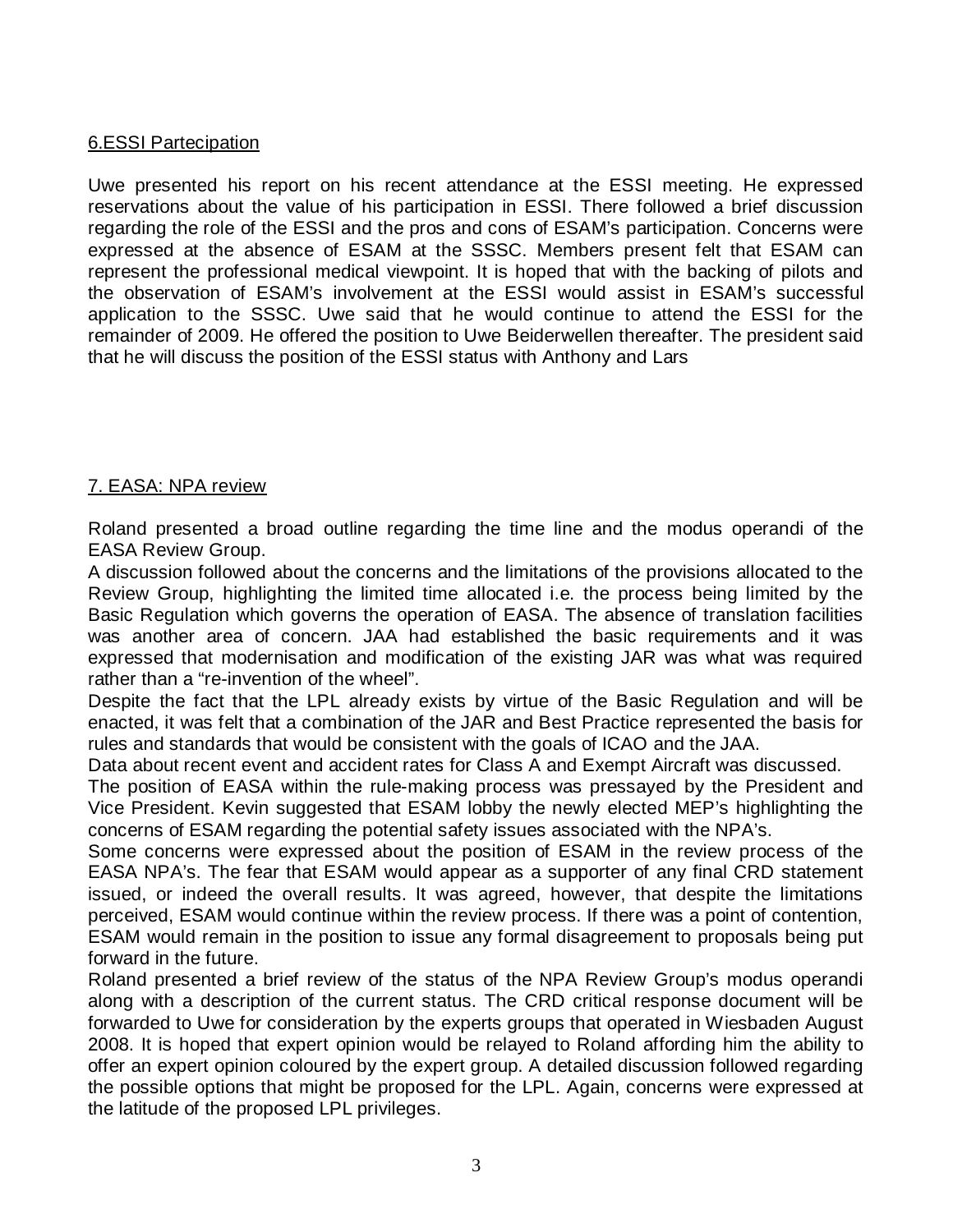# 8. CMO Forum

The President read a letter from Dr. Sally Evans proposing harmonisation of the accreditation of training and a request for closer communication between the CMO's and ESAM. The letter was presented to Paolo for archiving.

# 9. ICAO

Dr. Tony Evans' letter was read to the meeting and entered into the archive. It included consideration of ESAM's application to have an active role in ICAO. Perhaps future communication between the Advisory Board of ESAM and the regulatory committees by agreement would be of value.

Proposals by Ioannis detailed in his email (dated  $23<sup>rd</sup>$  March 2009) were read and entered into the archive.

A further report of the ASMA congress was presented. Co-operation was agreed on the topic of medical training. It is planned that dedicated block in future congresses would be created for medical training.

# 10. Congresses

Roland communicates that Nama Congress in next August has been deleted by the promoter Society.

Lilla gave a detailed account of the costs involved in the production of ECAM-1. ECAM-2 will be under the control of the Organising Committee as set in Duesseldorf.

ESAM has promised involvement at the ASMA 2010 meeting to be held in Austria.

A discussion followed regarding the possible formats of the future meetings including ECAM-2 and ASMA's European meeting. ASMA has offered a panel in their journal for contributions from ESAM. ESAM would reciprocate by offering space on our website. Uwe pointed out that a European congress would require a minimum of three hundred delegates to make it viable and attractive. The costs of congress were considered. The budgets, financial risks, requirements and the diversity of delegates were teased out. Uwe proposed a formula for a future scientific congress. A number of options were suggested. The development of ECAM-2 will require a lot of planning. ESAM starts from a strong base having Wiesbaden and ECAM-1, both of which were extremely successful.

A broad timeline and exploration of venues was carried out. It was proposed that ECAM-2 would be provisionally set for 11<sup>th</sup> to 13<sup>th</sup> November 2010. Care would need to be taken to avoid the duplication of material and content. Suggestions regarding a permanent location, plus or minus a sponsor, were considered, along with a proposal that the congress could be run in tandem with the European FAA Refresher Course.

Roland agreed to attend the German meeting, with Elena attending the Cypriot meeting. Unfortunately, no one was in a position to attend the Ukraine meeting.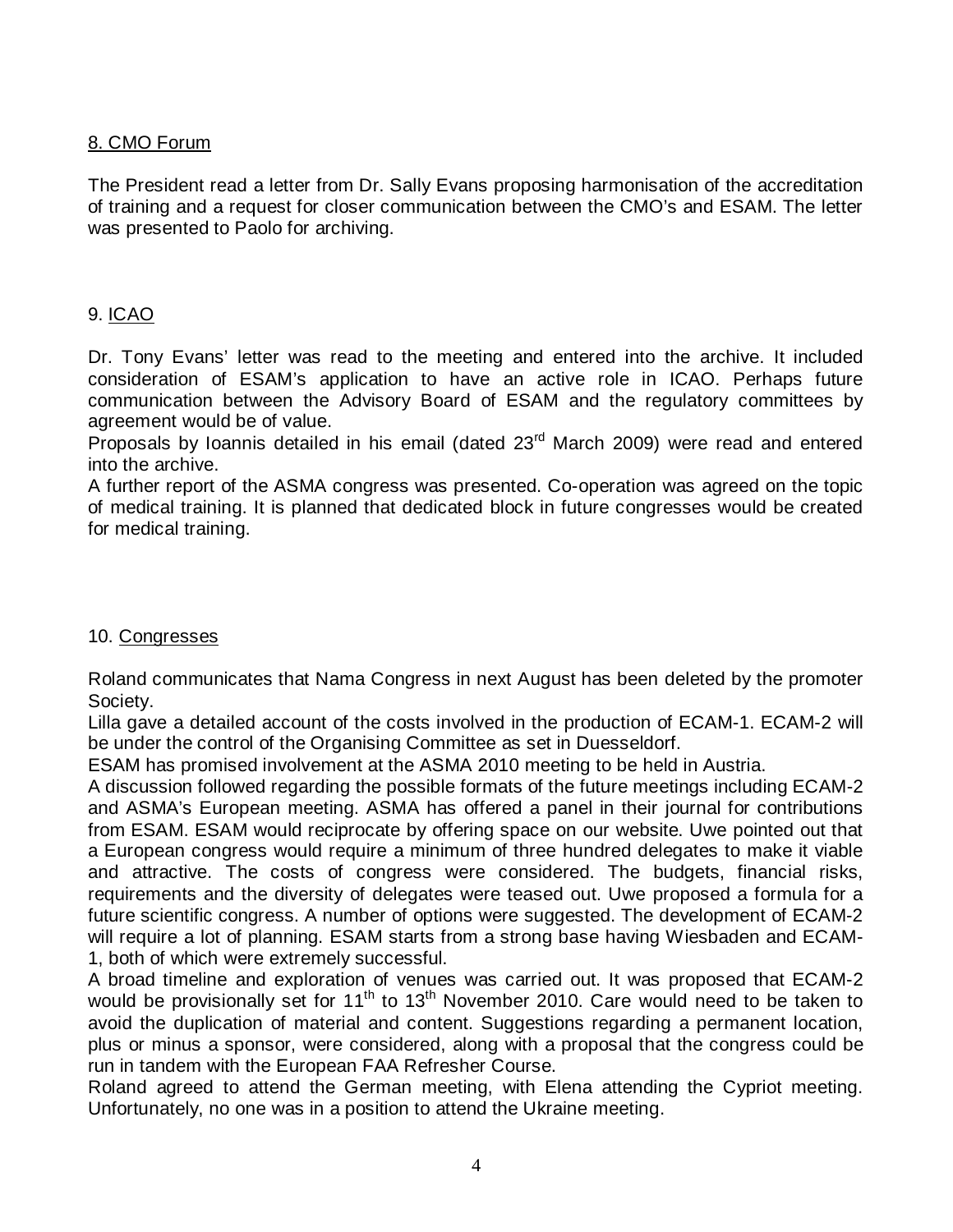The President presented a summary of the recent ESAM involvement at the ASMA meeting in Los Angles, USA. He spoke of the four presentations made on behalf of ESAM and the comments forwarded by the eighty to one hundred American attendees. Prof. Bagshaw had spoken to the meeting regarding the British experience on the introduction of the NPPL.

ASMA has committed to working with ESAM in the sharing of information, e.g. the formation of a section or space within the "Blue Journal" and a reciprocal arrangement for the presentation of AMSA issues on the ESAM website. It was also agreed that ESAM and ASMA would be a part of each other's conferences. To that end, ESAM has invited ASMA to the next ECAM conference.

The NAMA conference proposed for late August 2009 has been cancelled due to the submission of insufficient abstracts. Some of the logistics of co-ordinating AMSA, ICASM and ECAM were considered and teased out.

Paolo outlined the general itinerary of the AGM of ESAM in Milan on the  $6<sup>th</sup>$  and  $7<sup>th</sup>$ November 2009. Uwe suggested that the outline of the proceedings required for the Advisory Board Committee meeting, the election of a new Advisory Board Committee and discussion by the Advisory Board of an agenda including the NPA review, report of ESAM and to generate a response.

Uwe, Roland and Elena teased out some potential formats for the upcoming Advisory Board and Executive Committee meetings. Topics such as AME training; pan-European accreditation consistency; the need for a holistic approach to the examination of the AME and; a response to the NPA on Ops. The need for a medical review of medical kits carried on airliners and the provision of training for industry managers in Personal Factors and the limitations of piloting to avoid bad rostering and increase awareness of the social aspects of the working conditions.

#### 11. Training in Aviation Medicine

Reference was made by Elena to the status of training harmonisation. It is hoped that ESAM will make a proposal at ICASM in September 2009. based on results of the "ad hoc" ESAM WG.

#### 12. Website

The Abstracts from ECAM-1 will be put on the ESAM website. It is hoped that links to affiliated websites and those of member associations will be created on the site. Kevin agreed to contact Lards in connection with the development of the website and the generation of a Google Group.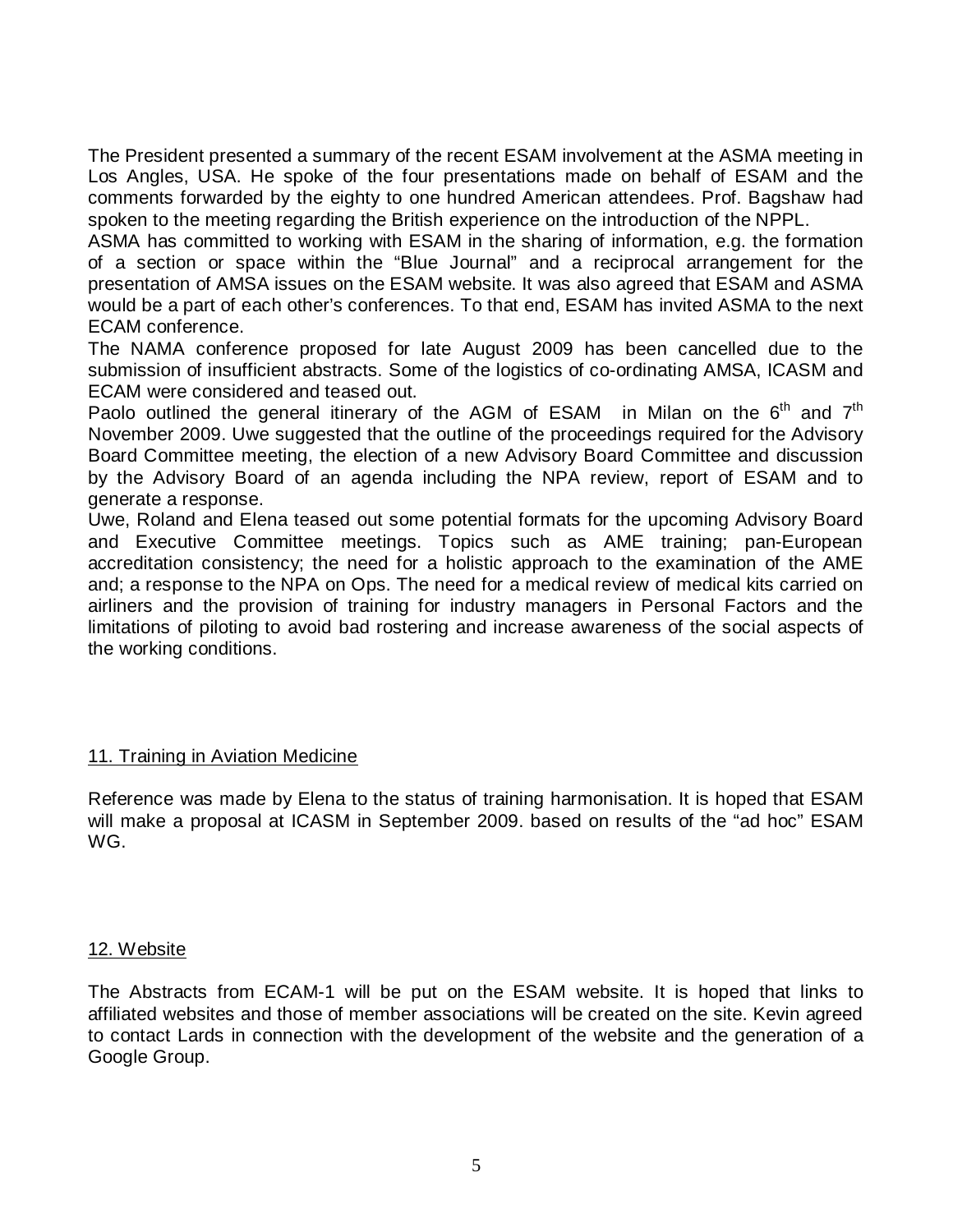# 13. Priorities for the EC

The need for a sponsor was raised again. A number of options were agreed upon for further exploration. Roland said that he would produce a newsflash regarding the ASMA meeting for the website. He wondered if there might be a role for the Advisory Board in the Google Group.

### 14. Planning of the General Assembly 2009 and AB Meeting in Milan 6/7 November 2009

Paolo revised yesterday's discussion about the upcoming General Assembly. The timetable and the format of the, meeting, topics for discussion and presentation were considered. The chosen site, proposed by Italy, is Milan, Comando 1^Regione Aerea, Piazza Ermete Novelli,1. Location is no cost. General expenses should be in charge to AIMAS.

The General Assembly will meet on Day 2 to vote for the Auditors, Uwe will present a report on the activities of the Advisory Board, votes for the subscription system to be adopted will be taken and an outline of ECAM-2 will be shown. Prior registration will be required. Tentative Agenda was settled as follows:

- **Friday 6 November 2009:** 
	- **-** h 11. 00 14. 00 ESAM Executive Committee and Advisory Board Meeting (at the same time, in different rooms)
	- **-** h. 15. 00 18. 00 Scientific Session, including four lectures (20 minutes each one):

Major Incident Medical Management on Linate Airport: general principles and case report (ITAF AMC Milan)

 Cardiovascular physiopatholgy during human flight (ITAF Aerospace Medicine Department Pratica di Mare AFB)

 Spreading of Infectious diseases by Air Transportation (IBERIA Chief Medical officer

 Evolutions in the set up of Aircrew Medical Standard (EASA Chief Medical Officer)

 **-**h. 20. 30 Gala Dinner (ITAF Club, close to Linate Airport)

• **Saturday 7 November 2009:**  -h 10.00 – 13.00 ESAM General Assembly.